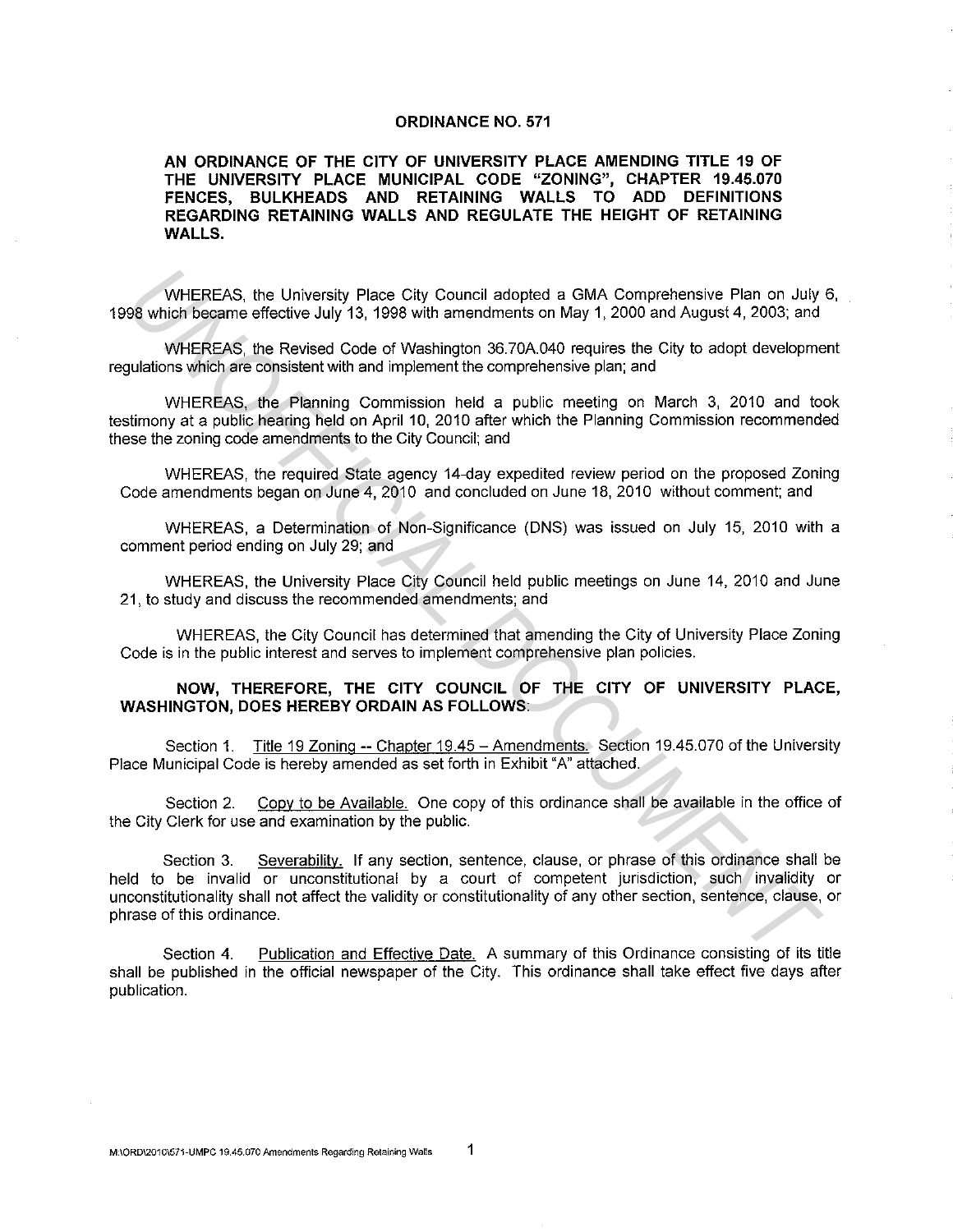PASSED BY THE CITY COUNCIL ON AUGUST 2, 2010.

1 1000 Klosowy<br>Debbie Klosowski, Mayor

ATTEST:

Emy Genetia, City Clerk

THEST.<br> **UNOFFICIAL CHAP CONTROL**<br>
PROVIDED AS TO PORTURE.<br>
THE VIDEO CONTROL CONDUCTION CONDUCTION CONDUCTION CONDUCTION CONDUCTION

M:\ORD\2010\571-UMPC 19.45.0?0Amendments Regarding Retaining Walls 2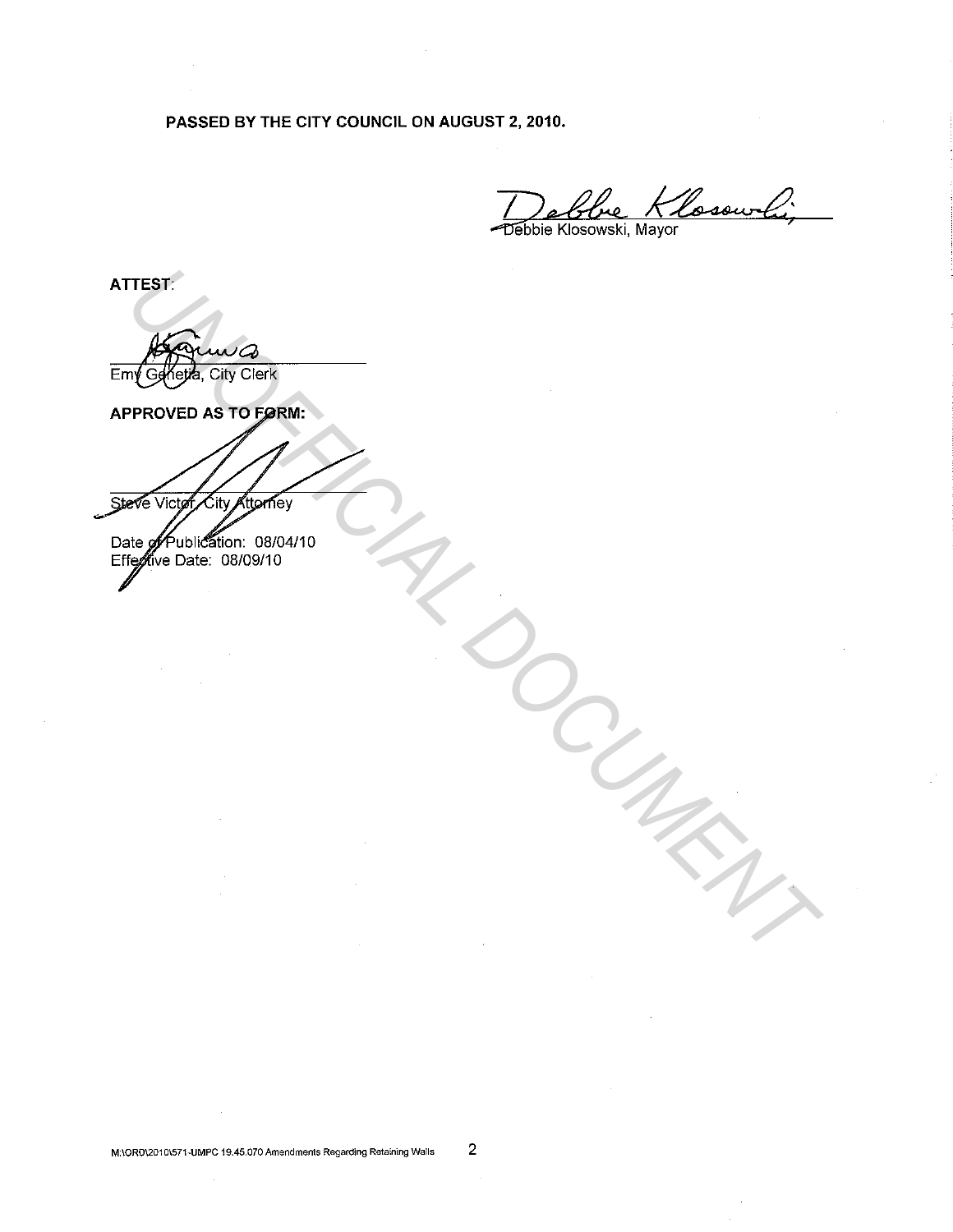## **RESOLUTION NO. 571 - EXHIBIT A**

Amend UPMC 19.45.070 as follows:

Add the following definitions:

**"Retaining Wall - Cut"** means a retaining wall that serves to protect an alteration or excavation of an existing slope of native soils material resulting in a new face or slope (See Diagrams 1 & 3).

**"Retaining Wall - Fill"** means a retaining wall built to support fill soils to achieve a new ground surface (See Diagrams 2 and 3).

**"Height of Fence or Wall"** means the measured distance between the finished grade on the low side of the fence or wall to the top of the fence or wall.

**"Maximum Height of Fence or Wall"** means the maximum allowed height of wall measured at any point along the wall.

## B. Maximum Retaining Wall and Berm Heights.

- 1 Fill Retaining Walls :
	- a. Within a required setback area the height of a retaining wall fill in an R1 or R2 Zone or on a property line abutting an R1 or R2 Zone shall not exceed 6 feet in height.
- b. The total height of a fence located on a retaining wall supporting fill or berm shall not exceed a height of 12 feet within a required setback area. Fences on the high side of the wall or berm located a horizontal distance less than or equal to the height of the fence from the face of the wall or berm shall be considered to be located on the wall or berm. The height-shall be measured from the top of the fence to the grade on the low side of the retaining wall or berm. of an existing slope of native sols material resulting in a new face or slope (See Diegrams 1.8.3<br>
"Retaining Wall - Fillm cmeans a retarning wall built to support fill solis to achieve a new group<br>
surface (See Diagrams 2
	- c. The total height of a the fence on a retaining wall or berm itself, measured from the top of the fence to the top of the retaining wall or berm, shall not exceed six feet.
	- d. Outside a required setback area Tthe combined height of a fence Fences located on a retaining wall - fill or berm outside required setback areas shall not exceed the building height of the zone; provided, that the fence itself shall not exceed six feet.
	- e. Where multiple walls are situated in a terrace-like pattern they shall be considered one wall for purposes of determining the height of wall if the horizontal separation between adjacent walls is less than 1/2 the combined height of the walls.
- 2 Cut Retaining Walls:
	- a. The maximum height of a retaining wall in a cut section shall not be limited; provided. that the final grade at the top of the wall is within one foot of the preexisting grade.